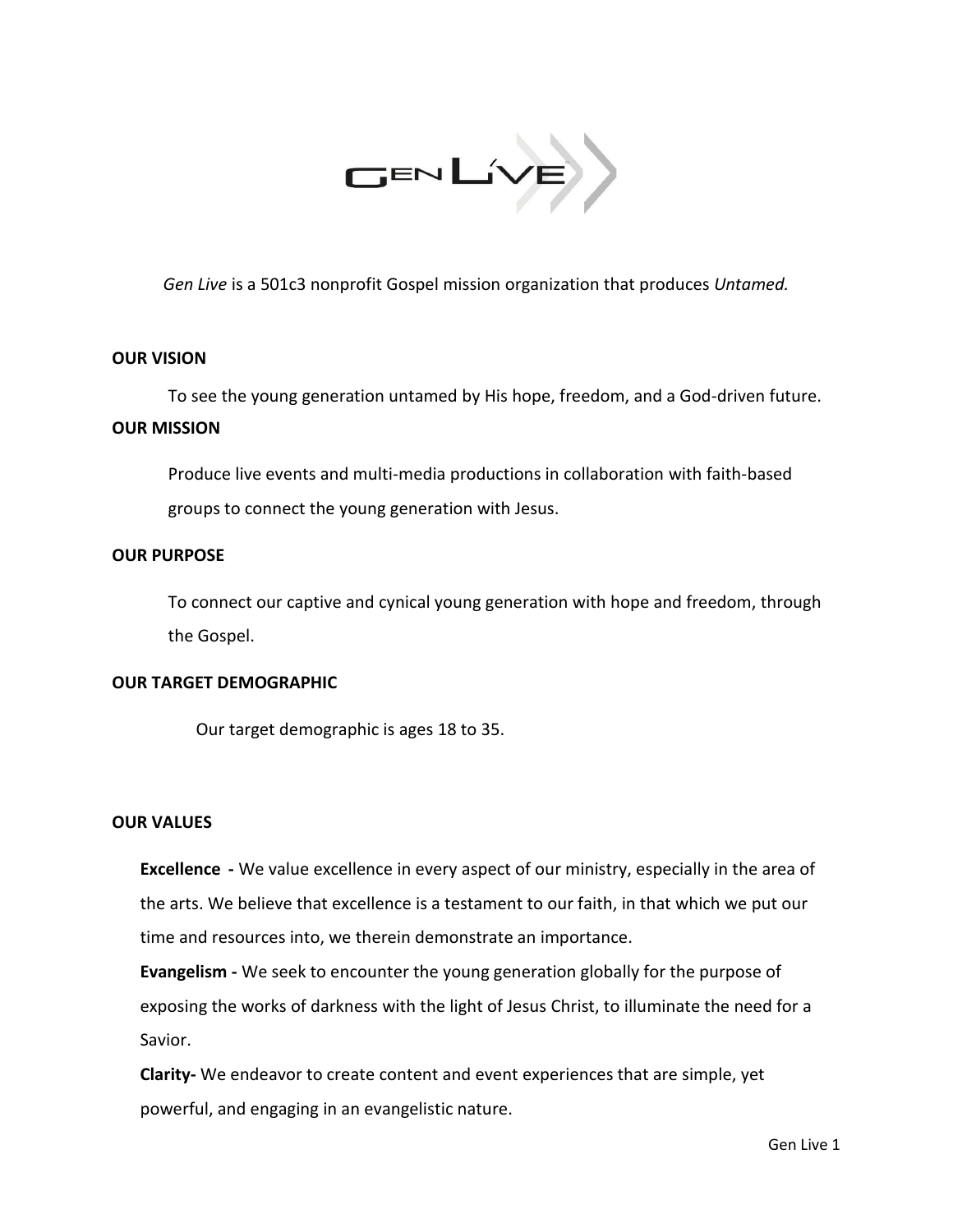**Community -** We promote the Biblical community of His church - without borders.

**Creativity -** We advocate creativity since we were made in the image of an incomprehensibly imaginative Creator.

**Challenge -** We challenge the young generation to choose who they will serve. We believe all choices in life come down to two roads: obedience to God and disobedience to God. **Worship -** We believe that worship is a life transforming expression of our passion and intimate love for God.

**Culture -** We advocate a continuous culture of fellowship for strengthening encouragement, and maintaining accountability.

# **OUR BELIEFS**

- The Holy Bible is the inerrant living Word of God, in truth and authority. (2 Timothy 3:15-17, 1 Peter 1:23-25, Hebrews 4:12)
- God is the Creator of all things, and He made man in His own image. (Genesis 1:26-31)
- God is a triune God Father, Son Jesus Christ, and Holy Spirit.
- God gives humanity free will to live for Him or to live against Him.
- Satan is the enemy of God and His righteousness. Satan's purpose is to steal, kill, and destroy relationship between humanity and God. Tempted by Satan, humanity chose to turn away from God in sin. For by one man's sin, sin entered all humanity. (Genesis 3:1- 7, 1 Peter 5:8, Romans 5:12-21[, John 10:10,](https://www.biblegateway.com/passage/?search=John+10:10&version=NKJV) [Ephesians 5:15\)](https://www.biblegateway.com/passage/?search=Ephesians+5:15&version=NKJV)
- Sin, the wrongdoings of humanity, is a curse of death. The only way sin can be acquitted is by death. [\(Romans 6:23\)](https://www.biblegateway.com/passage/?search=Romans+6:23&version=NKJV)
- Jesus Christ, the Son of God, is God manifested in the flesh of human form. Jesus Christ was born of a virgin, lived a sinless life in the flesh, purposely laid His life down to die, raised Himself from the dead, and ascended into Heaven in the witness of hundreds.
- Jesus Christ purposely died to pay for the sins of all humanity, acquitting the eternal death sentence for anyone who believes and confesses that He is Lord and Savior. His act of redemption and grace, offers the world freedom from Satan's curse of sin and death. [\(John 8:32,](https://www.biblegateway.com/passage/?search=John+8:32&version=NKJV) [Romans 8:2,](https://www.biblegateway.com/passage/?search=Romans+8:2&version=NKJV) [Galatians 5:1\)](https://www.biblegateway.com/passage/?search=Galatians+5:1&version=NKJV)